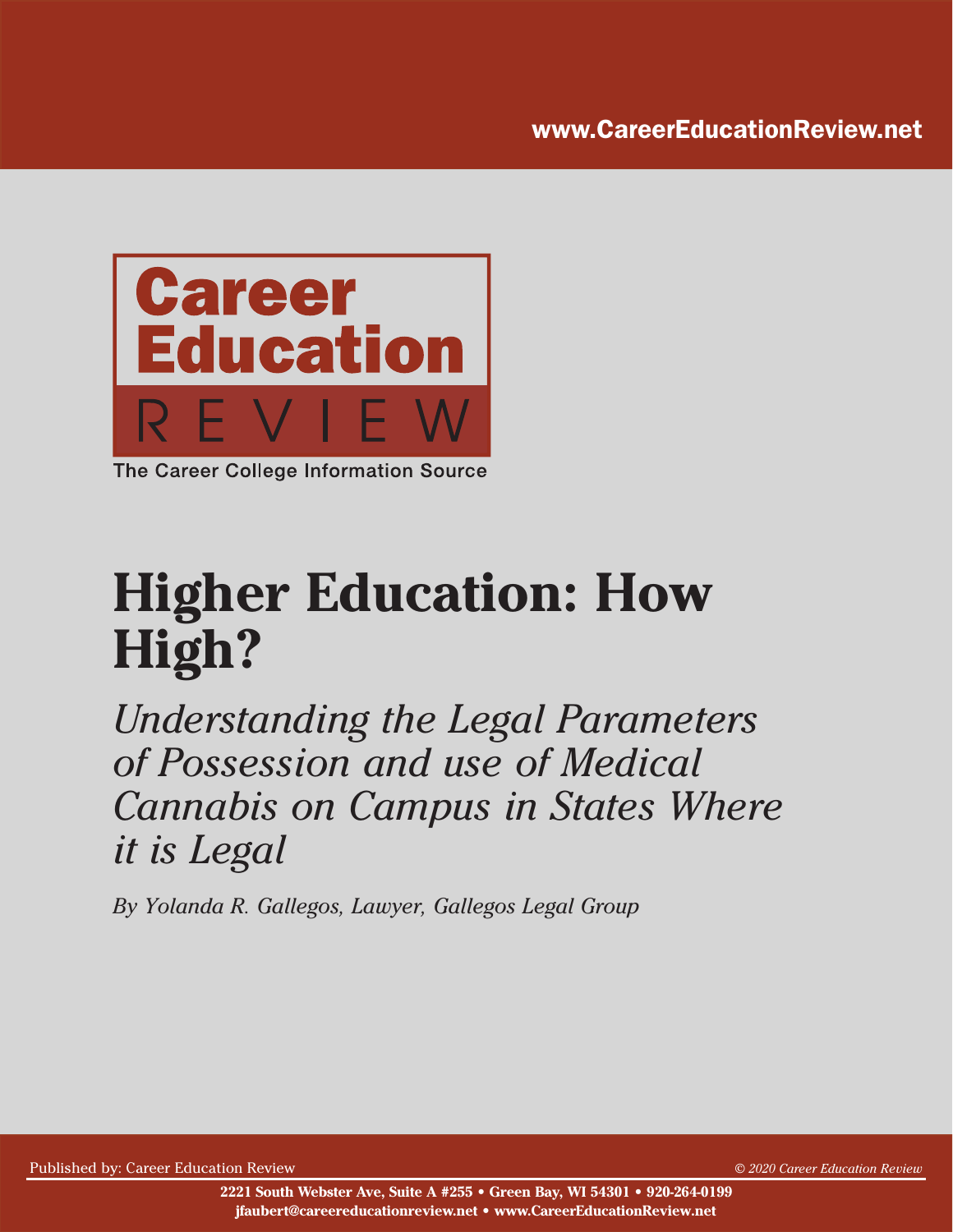# Higher Education: How High?

*Understanding the Legal Parameters of Possession and use of Medical Cannabis on Campus in States Where it is Legal*

### *By Yolanda R. Gallegos, Lawyer, Gallegos Legal Group*

*"The powers not delegated to the United States by the Constitution, nor prohibited by it to the States, are reserved to the States respectively, or to the people."* **– Tenth Amendment**

*"Respondents ... use marijuana that has never been bought or sold, that has never crossed state lines, and that has had no demonstrable effect on the national market for marijuana. If Congress can regulate this under the Commerce Clause, then it can regulate virtually anything–and the Federal Government is no longer one of limited and enumerated powers."* **– Justice Clarence Thomas**, Gonzales v. Raich, 545 U.S. 1, 57-58 (2005) (dissent)

*"Every time I plant a seed, He say kill it before it grow, He say kill it before they grow."* **– Bob Marley**

**C**olleges in states that have legalized medical cannabis use face a unique dilemma: Enforce sanctions against students who are legally authorized in the states to use medical cannabis to alleviate symptoms of illness and disease or

risk the loss of federal funding. Just in the last year, three students in health career programs in Arizona, Connecticut, and Florida have sued colleges who chose the former option.1

With the proliferation of marijuana legalization laws in the country, institutions cannot afford to wait until they are sued and must develop sound policies that protect both the medical needs of their students and their federal funding.

The best way to navigate the issue is to be informed about the federal laws that create the dilemma in the first place.

#### **The Controlled Substances Act**

The linchpin of the federal-state conflict in cannabis law is the Controlled Substance Act (CSA). Under the CSA, the Drug Enforcement Agency (DEA) classifies drugs under a scheduling system based on their medical value and potential for abuse. The first question the DEA asks in scheduling a drug is whether it can be abused. If the answer is in the negative, the drug is omitted from the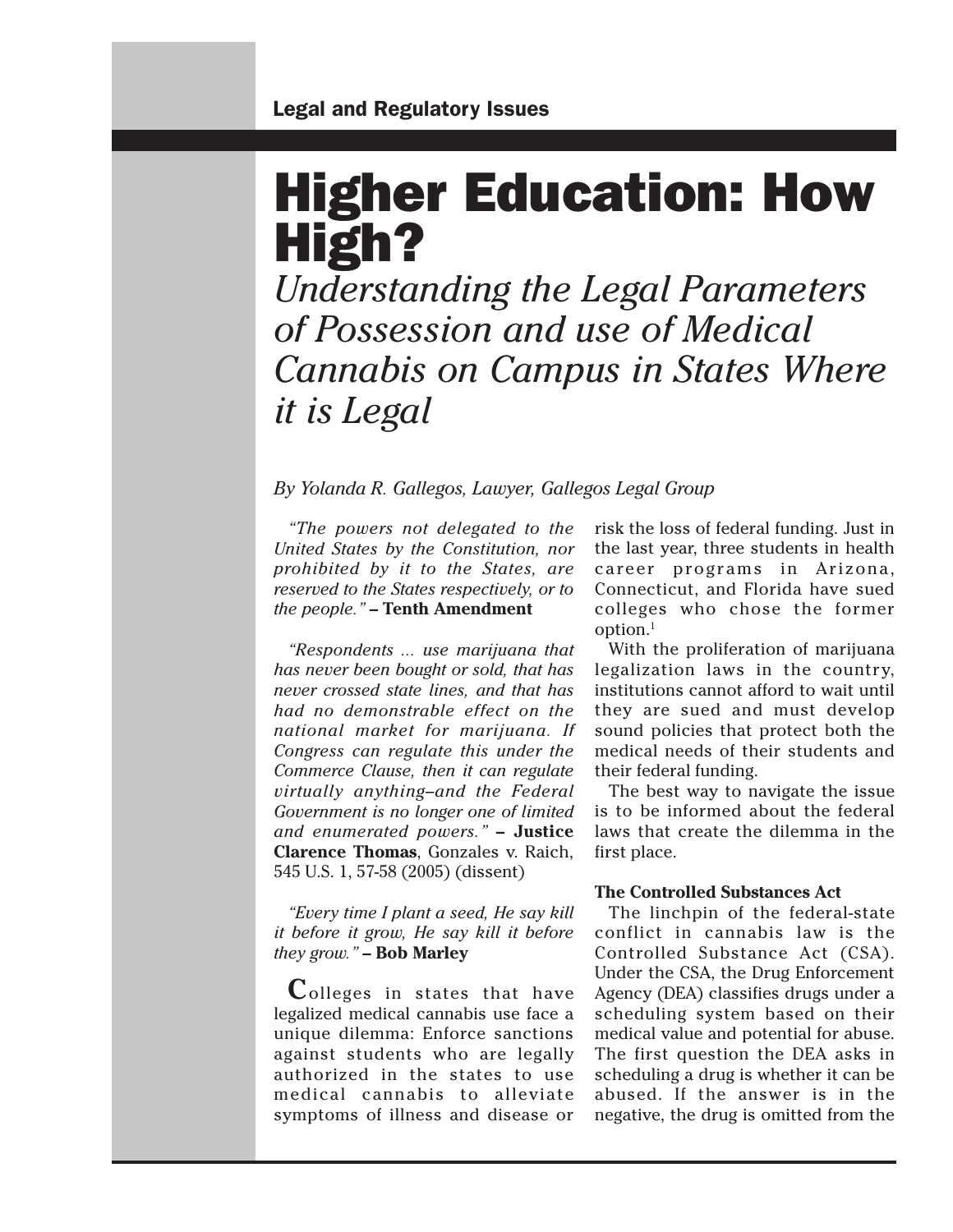schedule. However, if the answer is in the affirmative, the DEA places it on its schedule. Where the drug is placed in the DEA's scheduling hierarchy depends on its medical value and potential for abuse. Drugs the DEA considers to have low medical value and a high potential for abuse are the most regulated and classified as Schedule I drugs.<sup>2</sup> Schedule II to Schedule V drugs are all considered to have some medical value with the higher the schedule number, the lower the potential for abuse.

Since the passage of the CSA in 1970, the DEA has designated cannabis as a Schedule I drug. Because the research of Schedule I drugs is more regulated, the body of scientific information on the medical value of cannabis is limited. This research restriction has caused a catch-22 for advocates in favor of rescheduling cannabis because of its purported medical value: Cannabis should not be a Schedule I drug because of its medical value but such medical value cannot be convincingly established because it is a Schedule I drug.

The specific drug that the DEA has placed on Schedule I is "Marihuana." *See* 21 U.S.C. § 812(c)(10). "Marihuana" is defined as the Cannabis sativa L. plant with the exception of "hemp":

- A. [A]ll parts of the plant Cannabis sativa L., whether growing or not; the seeds thereof; the resin extracted from any part of such plant; and every compound, manufacture, salt, derivative, mixture, or preparation of such plant, its seeds or resin.
- B. The term "marihuana" does not include-
	- i. hemp, as defined in section 1639o of Title 7; or
	- ii. the mature stalks of such plant, fiber produced from such stalks, oil or cake made from the seeds of such plant, any other compound, manufacture, salt, derivative, mixture, or preparation of such mature stalks (except the resin extracted therefrom), fiber, oil, or cake, or the sterilized seed of such plant which is incapable of



**YOLANDA GALLEGOS**

established her law firm, Gallegos Legal Group, in 1998 and has represented private sector schools throughout the country for 30 years. Her practice focuses on guiding postsecondary schools through critical events such as governmental and accreditor investigations,

corporate expansion and downsizing, and operational adjustments required in response to regulatory changes.

Yolanda has served as an expert witness in federal and state courts on matters related to the regulation of student financial aid and is a frequent speaker and writer on a variety of regulatory topics affecting higher education including her chapter on the Violence Against Woman Act regulations, which was published by Thomson Reuters in its book, "Emerging Issues in College and University Security."

Yolanda has successfully defended dozens of institutions in program reviews and audits before the U.S. Department of Education and she has extensive experience in accreditation, and state licensing.

Yolanda received her J.D. from the University Of New Mexico School of Law and her LLM in Advocacy from Georgetown University Law Center. She is a member of both the District of Columbia and New Mexico Bars. She is a recipient of the D.C. Bar's Pro Bono Lawyer of the Year award for her representation in litigation for a Central American immigrant.

#### **Contact Information:**

Yolanda R. Gallegos Lawyer Gallegos Legal Group Phone: 505-242-8900 Email: yolanda@gallegoslegalgroup.com Website: http://www.gallegoslegalgroup.com/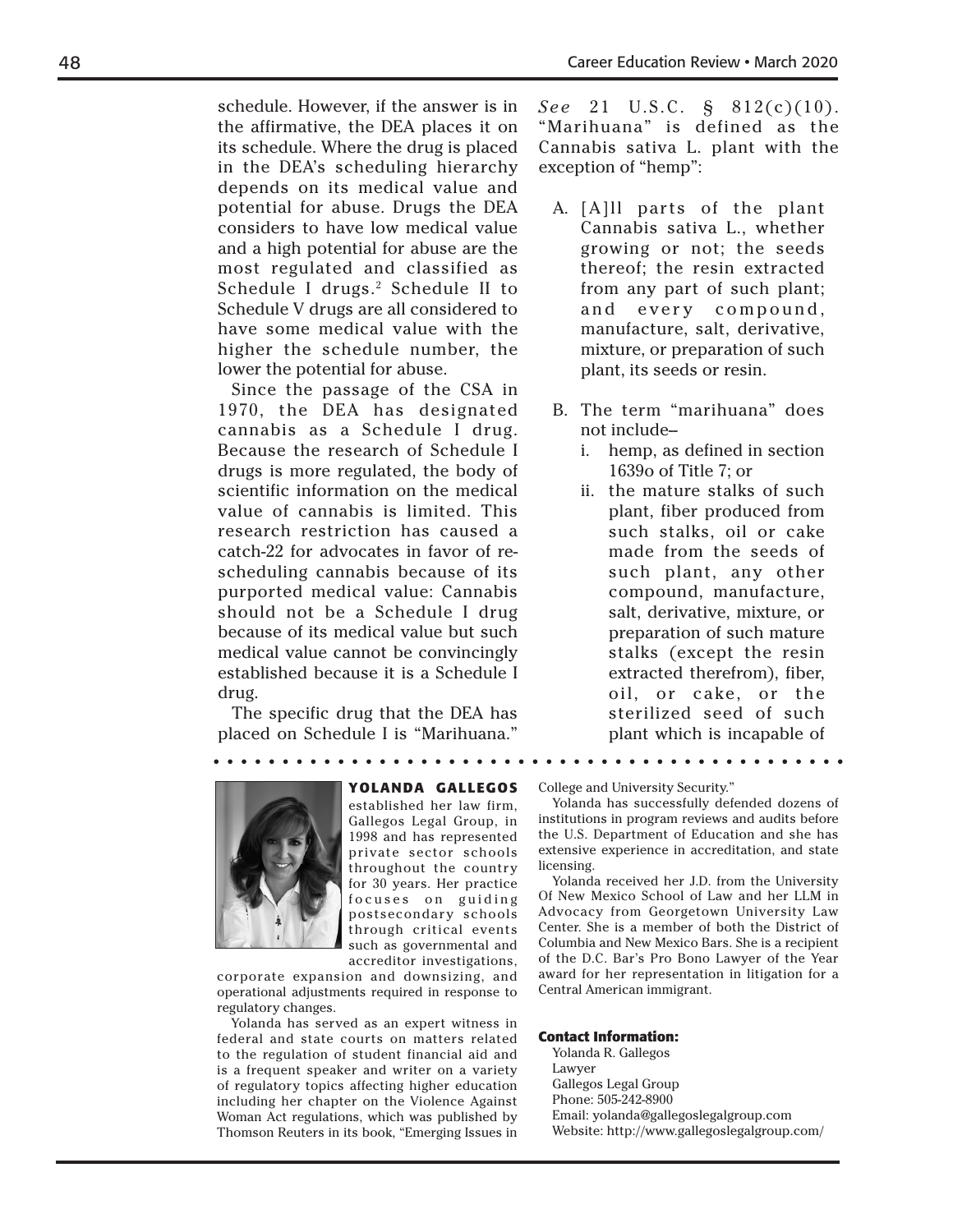#### germination.

#### *See* 21 U.S.C. § 802(16).

Cannabis is a family of plants. Hemp and marijuana are two different species of plants within that family. Although the two plants look similar, the width of their leaves is different. More importantly, hemp and marijuana have different concentrations of THC, the chemical component that causes psychoactive effects or, in the vernacular, causes a high. Hemp is grown for a variety of industrial purposes, such as clothing, rope, and industrial materials.

More recently, hemp is grown to produce cannabidiol (CBD), a naturally occurring compound found in the resinous flower of cannabis. CBD is marketed as a nutritional

supplement and pain relief agent. Consequently, although Cannabis sativa L. is a Schedule I drug, the CSA carves out an exception when it grows in the form of hemp. The term "hemp" is defined as cannabis sativa that has no more than 0.3 percent of a THC on a dry weight basis.3 *See* 7 U.S.C. § 1639o. Both hemp and

marijuana can produce CBD. Both CBD and THC are in cannabis but CBD, unlike THC, does not make a person feel "stoned" or intoxicated. Because of its special status in the law, if CBD comes from hemp plants, it is federally legal, but if it comes from a marijuana plant, it is illegal. But even CBD from hemp is regulated and the

Federal Drug Agency (FDA) prohibits the sale of it with any sort of health claims attached to it except for Epidiolex, which is approved for epilepsy. Consequently, a store may sell hemp CBD as long as it doesn't make any health claims about the CBD-containing product. The FDA, however, has limited enforcement resources so typically, it will only issue a warning letter. States, however, can be more aggressive. For example, local law enforcement in Iowa, Ohio and Texas have raided hemp and CBD in the last year.

Despite this federal exemption for hemp-derived CBD, states sometimes take a different approach. For example, Virginia prohibits the sale of CBD without a prescription.

#### **Ganja-graphy of state laws**

The image below provides a picture of the legal status of cannabis in each of the states.

#### **GANJA-GRAPHY**

Summary of legal status of cannabis in each of the states.



Map found at https://GANthecannabisindustry.org/ncia-news-resources/ state-by-state-policies/

The states in dark gray make marijuana fully legal – both medical and recreational. Light gray is medical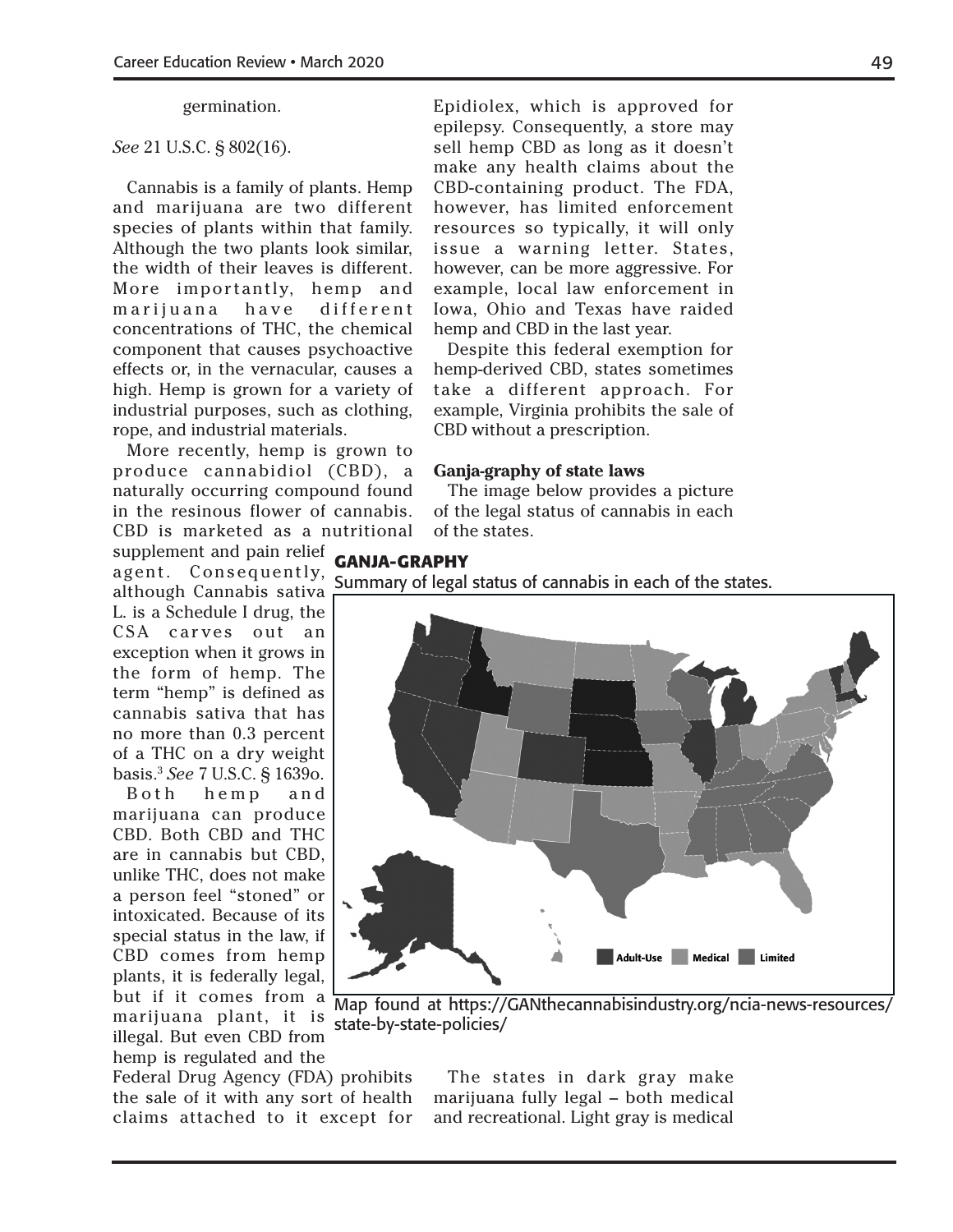use only states. Gray means CBD is permitted. The black states are where marijuana is fully illegal. These states are identified in the chart below:

completely illegal. Consequently, there are 33 where marijuana enjoys some form of legal status, at least for medical purposes.

| <b>Fully Legal</b>    | <b>Medical Only</b> | <b>Limited</b> | <b>Entirely Illegal</b> |
|-----------------------|---------------------|----------------|-------------------------|
| Alaska                | Arkansas            | Alabama        | Idaho                   |
| California            | Arizona             | Georgia        | Kansas                  |
| Colorado              | Connecticut         | Indiana        | Nebraska                |
| Illinois              | Delaware            | Iowa           | South Dakota            |
| Maine                 | Florida             | Kentucky       |                         |
| <b>Massachuesetts</b> | Hawaii              | Mississippi    |                         |
| Michigan              | Louisianna          | North Carolina |                         |
| Nevada                | Maryland            | South Carolina |                         |
| Oregon                | Minnesota           | Tennessee      |                         |
| Vermont               | Missouri            | <b>Texas</b>   |                         |
| Washington            | Montana             | Virginia       |                         |
|                       | New Hampshire       | Wisconsin      |                         |
|                       | New Jersey          | Wyoming        |                         |
|                       | <b>New Mexico</b>   |                |                         |
|                       | <b>New York</b>     |                |                         |
|                       | North Dakota        |                |                         |
|                       | Ohio                |                |                         |
|                       | Oklahoma            |                |                         |
|                       | Pennsylvania        |                |                         |
|                       | Rhode Island        |                |                         |
|                       | Utah                |                |                         |
|                       | West Virgina        |                |                         |

Thus, there are 11 states where marijuana is fully legal, 22 states where only medical marijuana is legal, 13 states where CBD is legal, and four (4) states where marijuana is

### **The Cole Memorandum's attempt to resolve the federalstate conflict**

Clearly, the marijuana laws of the majority of the states directly conflict with the laws of the federal government. To address this jurisdictional clash, the United States Department of Justice issued a guidance memorandum on August 29, 2013, authored by United States Deputy Attorney General James M. Cole during the presidency of Barack Obama. The memorandum, known as the Cole Memorandum, was sent to all United States Attorneys and established a policy of limited enforcement of federal offenses related to marijuana. The memo stated, with certain delineated exceptions, that given its limited resources, the Justice Department would not enforce federal marijuana prohibition in states that "legalized marijuana in some form and ... implemented strong and effective regulatory and enforcement systems to control the cultivation, distribution, sale, and possession of marijuana."

The Cole Memorandum was DOJ's established policy until it was rescinded by Attorney General Jeff Sessions in January 2018. In the Spring of 2019, current Attorney General, William Barr, stated that he was " a c c e p t ing the Cole

Memorandum for now," but he has also testified before Congress that he has left it up to the U.S. Attorneys in each state to determine what the best approach is in that state, and added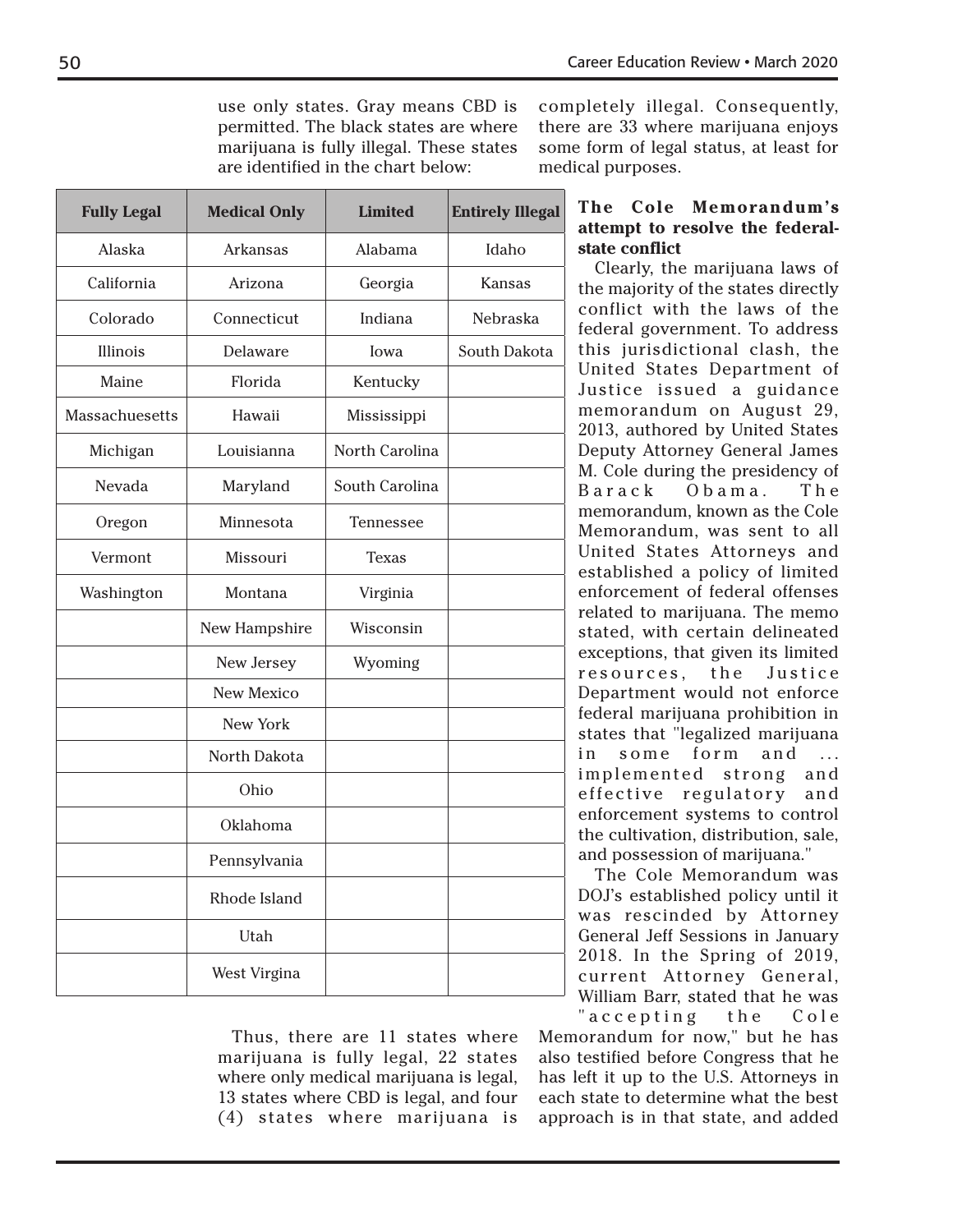that he had "not heard any complaints from the states that have legalized marijuana." Consequently, the limited safe harbor provided by the Cole Memorandum has been put into question by the current DOJ's delegation of authority to the U.S. Attorneys state by state.

#### **Triad of federal laws applicable to postsecondary institutions**

Clearly, restrictive federal law directly collides with state laws permitting medical and recreational marijuana. If this is the case, why would consumers in droves across the nation risk federal prosecution by purchasing it? Indeed, last year's cannabis-related revenue in Colorado exceeded a billion dollars and now amounts to 3% of the state's total annual budget.<sup>4</sup> Lax federal enforcement has led many Americans to take this risk.

Should colleges and universities take the same gamble as millions of Americans? Should these institutions simply follow the law of the state in which they are located? For postsecondary institutions, the federal-state conflict carries implications distinct from the average consumer. There are two other federal laws, in addition to the CSA, with which colleges need to comply. These are the Drug-Free Schools & Communities Act (DFSCA), *see* 20 U.S.C. § 1011i, and the Federal Drug-Free Workplace Act (FDFWA), *see* 41 U.S.C. § 8102.

A condition for schools that receive Title IV is to comply with the DFSCA and the FDFWA. The U.S. Department of Education (ED) merged many of the requirements for the FDFWA into the DFSCA, so this article focuses on the DFSCA. The DFSCA was signed into law in 1986 and was part of Ronald Reagan's War on Drugs campaign.

The function of the DFSCA, as originally enacted, was to provide

grant funding for drug prevention on campus. In 1989, however, President

George Bush, amendment to the DFSCA which amended the Higher Education Act (HEA) and required schools participating in the p r o g r a m s authorized under Title IV of the HEA to develop a drug p r e v e n t i o n program and to

signed into law an **In 1989, however, President George Bush signed into law an amendment to the DFSCA which amended the Higher Education Act (HEA) and r e q u i r e d s c h o o l s participating in the programs authorized under Title IV of the HEA to develop a drug prevention program and to make certain disclosures.**

make certain disclosures. The core requirements of the DFSCA include the requirements for schools to:

- 1. Develop and implement a program to prevent unlawful possession, use, or distribution of illicit drugs and alcohol by students and employees.
- 2. Disseminate an annual notification to students and employees of:
	- a. Standards of conduct that clearly prohibit the unlawful possession, use, or distribution of illicit drugs and alcohol by students and employees on its property or as part of any of its activities;
	- b. Clear statement that institution will impose sanctions on students and employees (consistent with local, state, and federal law) with a description of sanctions, up to and including expulsion or termination of employment and referral for prosecution, for violations of the standards of conduct.
	- c. Description of sanctions for violating federal, state, and local law and campus policy;
	- d. Description of health risks associated with alcohol and other drug use; and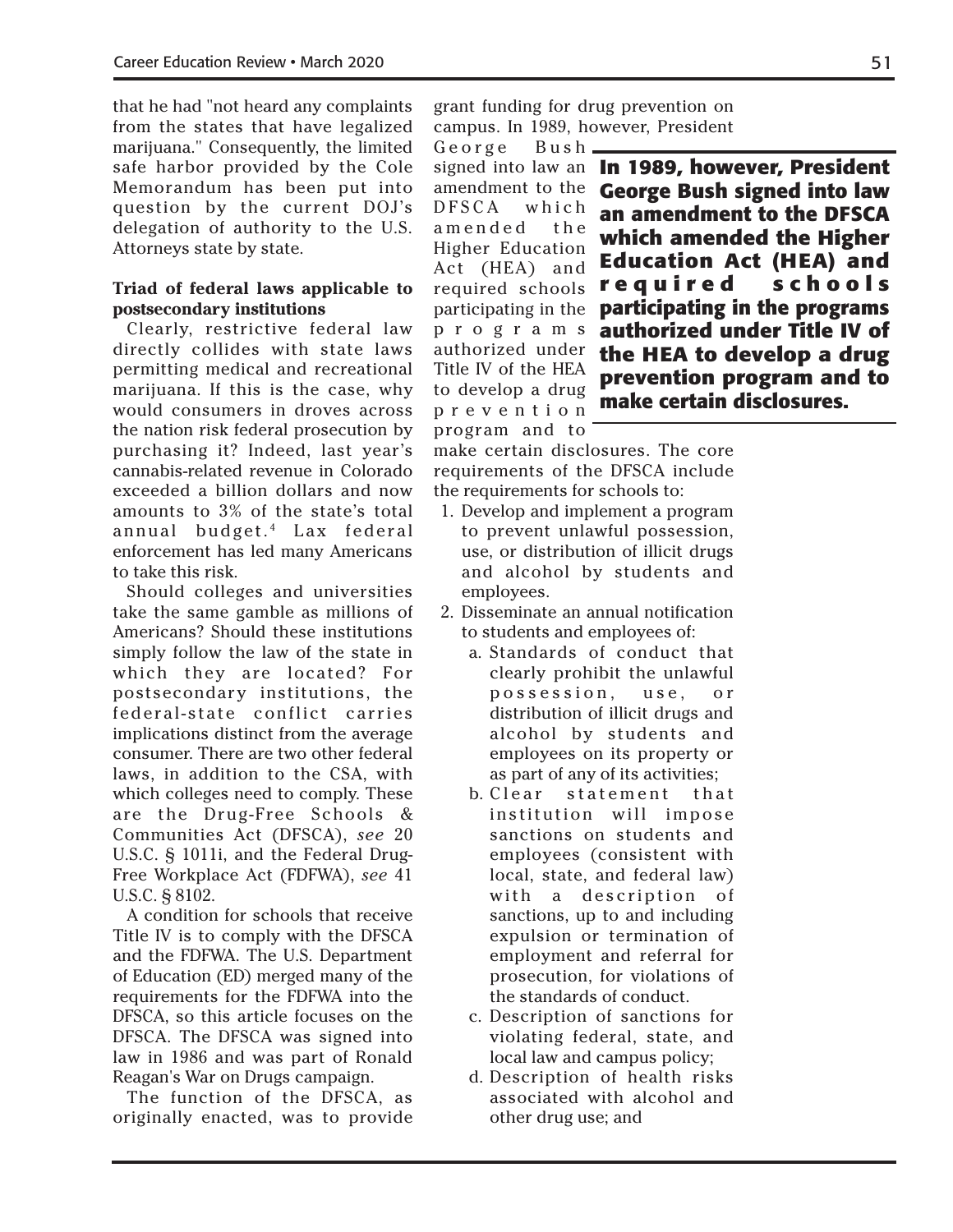- e. Description of treatment options.
- 3. Biennial review of the program's effectiveness and consistency of the enforcement of sanctions.

*See* 20 U.S.C. § 1011i & 34 C.F.R. Part 86.

In the context of assessing an institution's policies regarding marijuana on campus, the most important requirements of the DFSCA are the duties to 1) prohibit the unlawful possession, use, or distribution of illicit drugs; and 2) impose sanctions for violations.

Through the decades, however, schools and even ED had largely ignored the DFSCA. When the law first was enacted it was reported that 700 schools had missed the deadline.<sup>5</sup> *any* oversight of postsecondary DFSCA compliance between 1998 and 2010 and provided ineffective oversight between 2010 and 2012.6

But a review of Final Program Review Determinations from ED's Federal Student Aid (FSA) office shows that ED is increasing enforcement efforts. From Jan. 2014 to September 2015, ED reviewers found 57 institutions in violation of the DFSCA. And the sanctions for these schools ranged from \$10,000 to \$35,000. I represented a school fairly recently cited with a DFSCA finding and the resources devoted to making the college compliant were timeconsuming, expensive, and onerous for the college. The penalty for not complying is losing Title IV eligibility and sanctions of \$57,317 per violation. *See* 34 C.F.R. § 668.84.



*(Based on information drawn from FSA's FPRDs: https://studentaid.gov/datacenter/school/program-reviews)*

Decades later in 2015, a survey was conducted showing that only 54% of the responding schools were doing the biennial evaluation. *See id*. A 2012 Office of Inspector General report regarding the Department's enforcement of the DFSCA found that the Department had not performed

#### **Options**

Given the collision of federal prohibitions and state allowances regarding marijuana; should schools participating in Title IV, HEA programs permit marijuana use to the extent permitted by state law? The answer is no. Schools that ignore the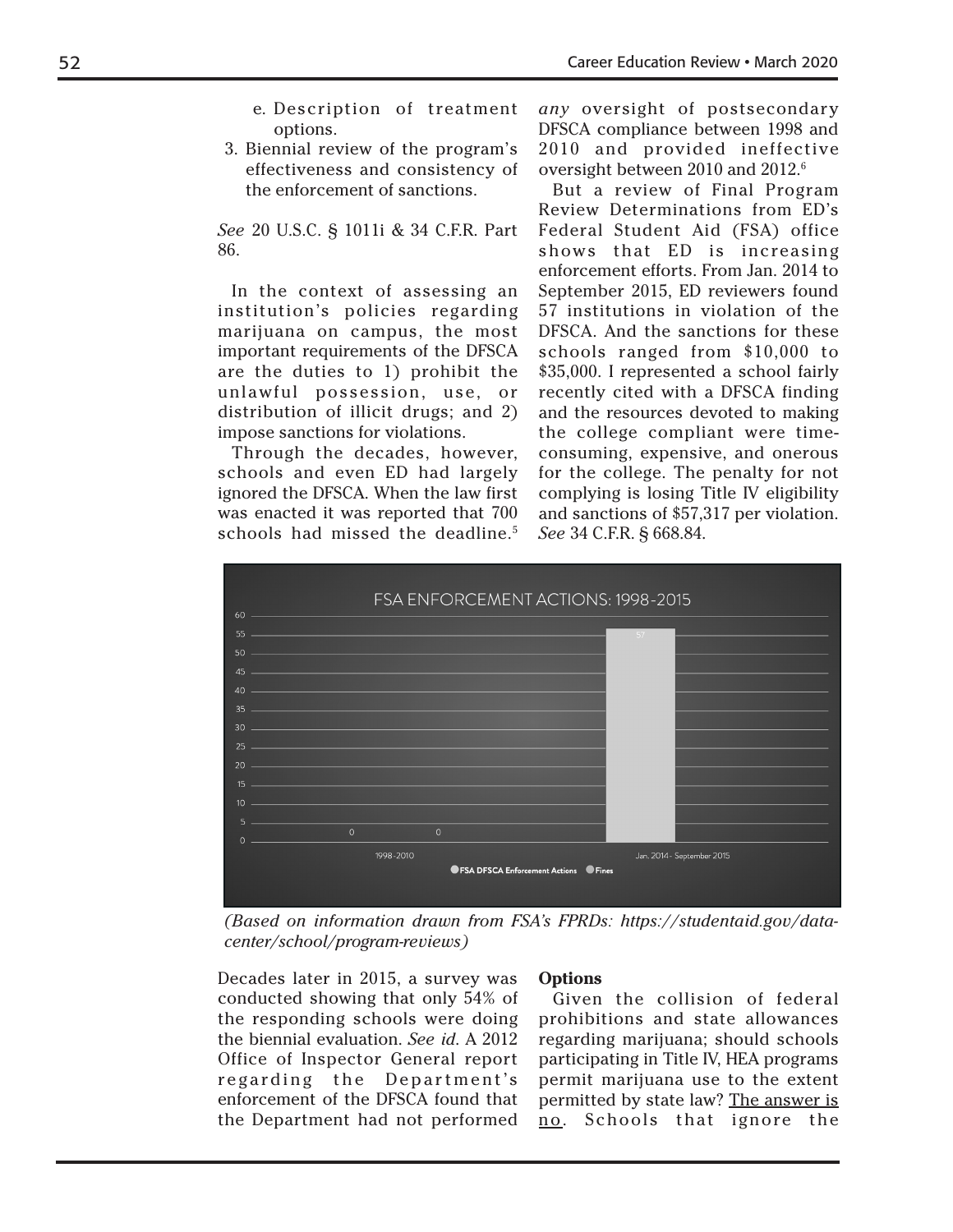requirements of the DFSCA do so at the risk of fines and sanctions up to termination from the Title IV programs. As discussed above, it is clear that colleges must prohibit the possession, use, or distribution of marijuana on campus and they must impose sanctions in a consistent way when a student is found to have violated their prohibition.

Nevertheless, institutions in states that permit medical or recreational use of marijuana may find ways to accommodate such students. Clearly, however, institutions focusing on the medical needs of students stand on firmer ground. For those students, institutions may consider:

- 1. Imposing lenient sanctions such as warnings particularly where the student is using or possessing the marijuana in compliance with state law.
- 2. Having no prohibition for the use of marijuana off campus on noncampus related activities. For example, the University of Colorado has gone so far as to allow students who would otherwise be required to live in dorms to live off campus if they have medical marijuana cards.

#### **Special considerations**

If an institution does opt to take a more lenient approach to statepermitted marijuana use, it is well advised to prohibit the following:

- 1. Any form of use or activity that would be illegal under state law;
- 2. Driving under the influence on campus; and
- 3. Being under the influence on campus.

Until Congress takes action to defer to state legislation on marijuana use, campuses across America will continue to have to wrestle with the growing dissonance between federal restrictions and state acceptance of marijuana use. The commonsense approach suggested here does not eliminate risk but tries to find a balance between following the DFCSA and accommodating the medical needs of students in states that permit its use.

#### **Resources**

- 1. "Medical Pot on Campus: Colleges Say No and Face Lawsuit," Dave Collins, AP (Oct. 24, 2019).
- 2. The CSA describes a Schedule I drug as:
	- A. The drug or other substance has a high potential for abuse.
	- B. The drug or other substance has no currently accepted medical use in treatment in the United States.
	- C. There is a lack of accepted safety for use of the drug or other substance under medical supervision. 21 U.S.C.A. §  $812(b)(1)$ .
- 3. The CSA also separately lists as a Schedule I drug, tetrahydrocannabinols or THC, which is the psychoactive component of cannabis, except when it is found in "hemp." *See* 21 U.S.C.  $\S$  812(c)(17). Thus, the CSA exempts hemp from scheduling in two ways: 1) because of its low THC content and 2) for THC itself when it is found in hemp.
- 4. Borzykowski, Bryan, "Colorado Grows Annual Cannabis Sales to \$1 Billion as Other States Struggle to Gain a Market Foothold" (CNBC July 10, 2019).
- 5. Bradley D. Custer, Robert t. Kent, "Understanding the Drug-Free Schools and Communities Act, Then and Now," 44 J.C. & U.L. 137 (2019).
- *6. Id*. (Citing Letter from Wanda A. Scott, Asst. Inspector Gen., U.S. Dept. of Ed. Office of Inspector Gen., to James W. Runcie, Chief Operating Officer, U.S. Dept. of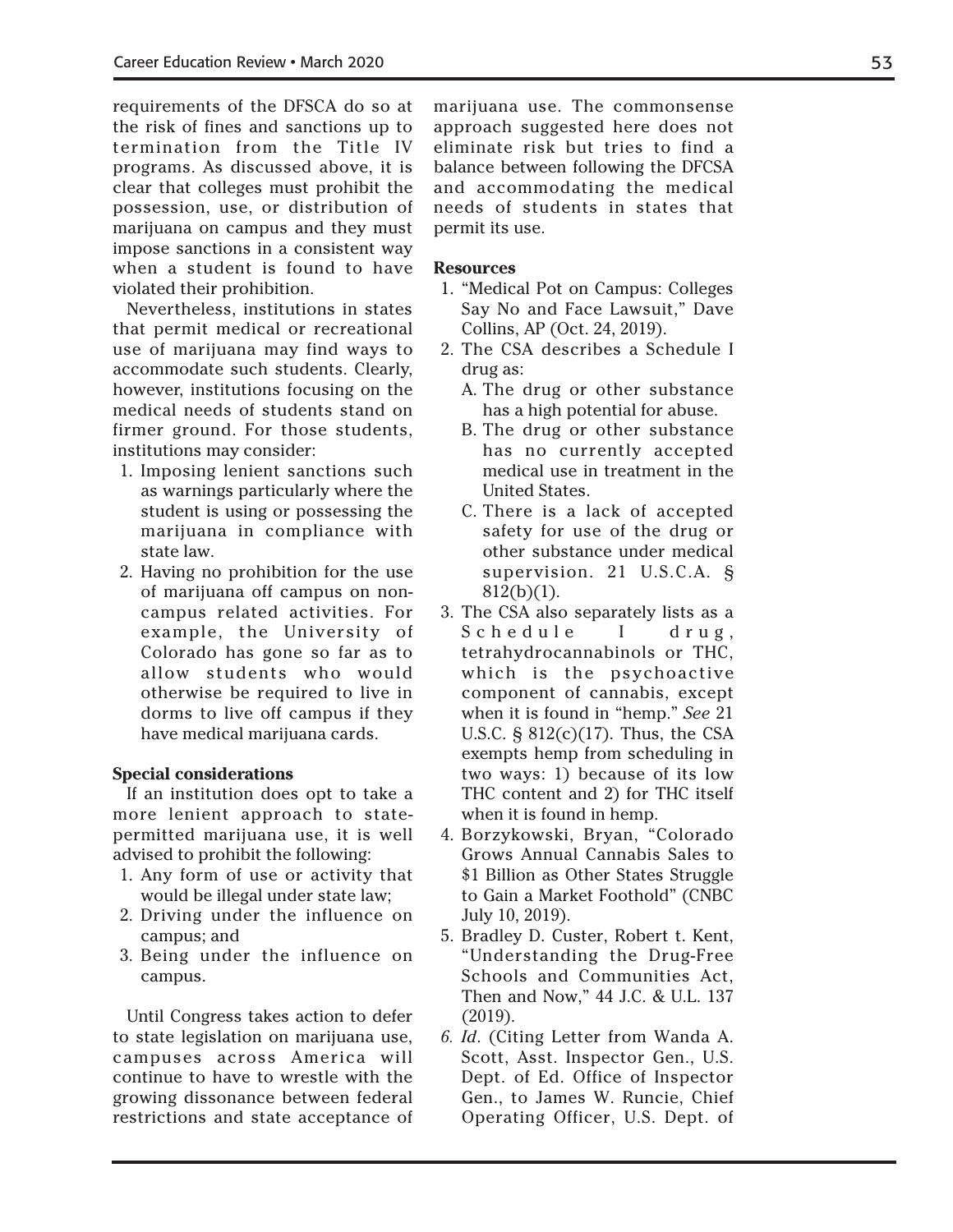Ed., Federal Student Aid, Institution of Higher Education Compliance with Drug and Alcohol Abuse Prevention Program Requirements, 3-5 (Mar. 14, 2012), available at https://www2.ed.gov/ about/offices/list/oig/aireports/ i13l0002.pdf.

 $\fbox{\parbox{2.5cm} \begin{tabular}{|l|l|} \hline \textbf{Career} & \textbf{Education} \\ \hline \textbf{Education} & \textbf{R} & \textbf{E} & \textbf{W} \\ \hline \end{tabular}}$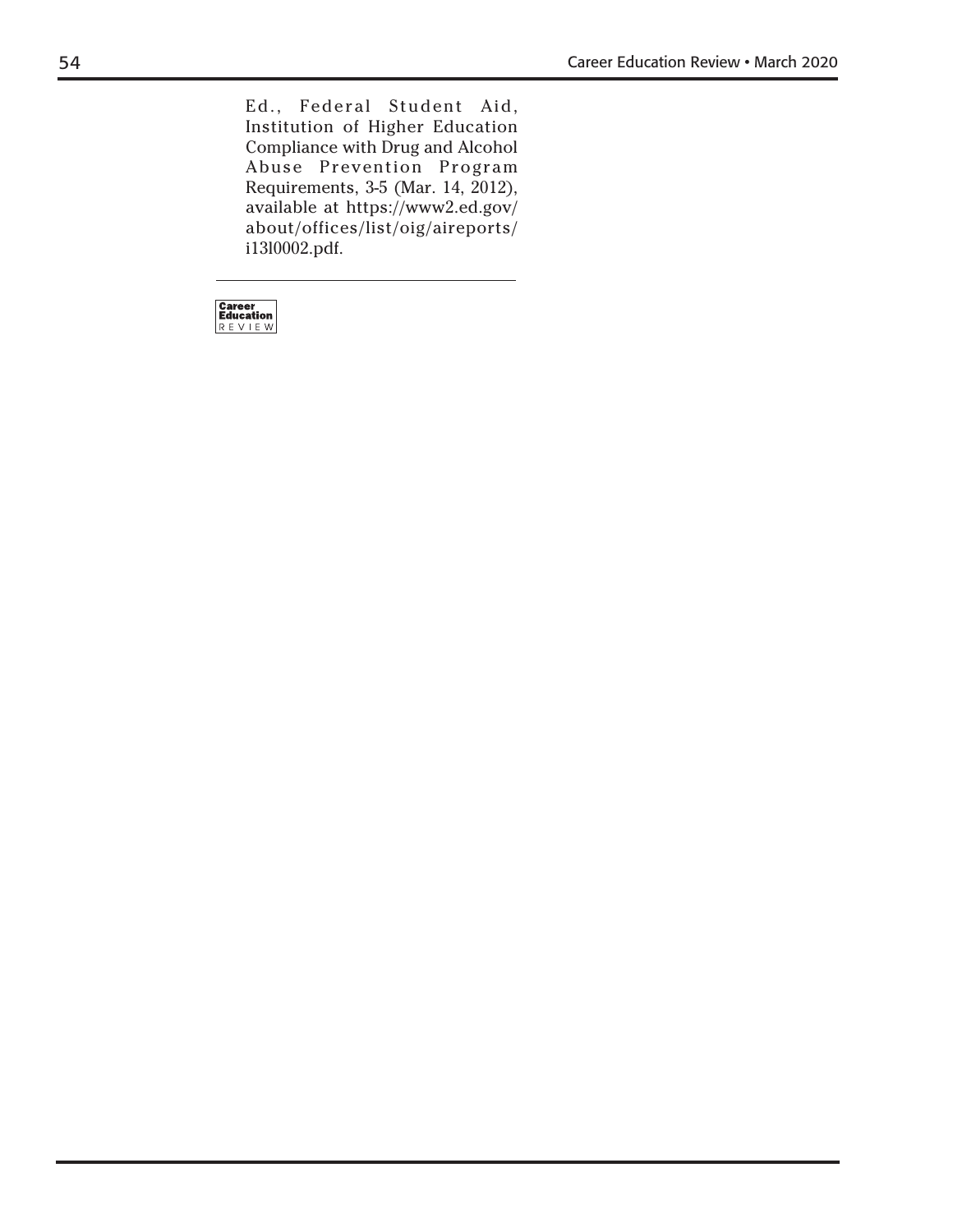

The Career College Information Source

### **What others are saying about CER:**

"Career Education Review is there month in and month out for our entire leadership team." **– Fred Freedman, President/CEO, Pima Medical Institute**

"Career Education Review has become my daily dashboard for what's going on in and around the career education sector." **– Joel English, Vice President, Centura College/Aviation Institute of Maintenance**

"As a higher education leader, I rely on Career Education Review for admission and marketing trends, information on regulatory matters, best practices and operational insight." **– Tony Palmieri, President, Valley College**

# GET INFORMATION THAT MATTERS

*According to a survey of CER readers, 92% of subscribers use information from our articles in their organization.*

## CAREEREDUCATIONREVIEW.NET

# We Have the Key to Your School's Success

For more than 90 years Career Education Review has provided educators with information that will help their students succeed in the real world. We've covered every topic that would be relevant to our readers.

## *SUBSCRIBE Today!*

- Keep abreast of current higher education trends
- Get insight on how to help your school stay relevant
- Stay up-to-date on legal and regulatory issues
- Interviews with leaders in career education

And much more

## Annual Subscription Includes:

- Monthly issues featuring original articles, expert insights, leadership interviews and more
- Searchable online database of hundreds of past articles
- A daily aggregate of career and higher education news
- Print and Digital Supplier Directory – a resource for contact information on companies that market products or services to career education institutions

Career Education Review